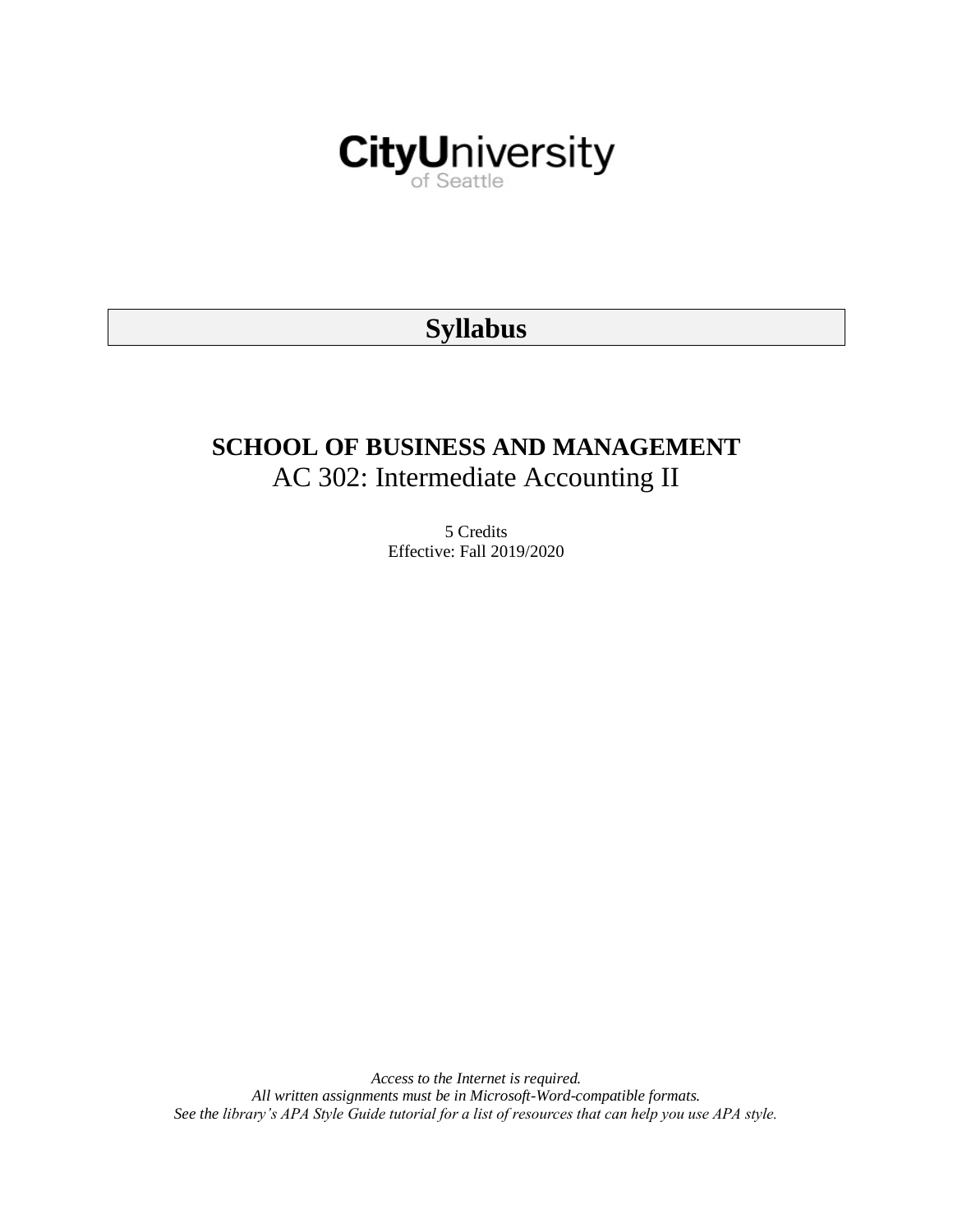# **FACULTY**

Faculty Name:

Contact Information:

## **COURSE DESCRIPTION**

Intermediate Accounting II provides an in-depth examination of the theory and practice of financial accounting. This course concentrates on time value of money concepts and applications, cash and receivables, inventories, property plant and equipment, depreciation and impairments, intangible assets, investments, and the treatment of accounting changes and error corrections. Students will learn to account for these items through researching and applying both US and international accounting principles and frameworks.

# **COURSE RESOURCES**

Required and recommended resources to complete coursework and assignments are available from the [Course Document Lookup.](https://documents.cityu.edu/coursedocumentlookup.aspx)

# **CITYU LEARNING GOALS**

This course supports the following City University learning goals:

• Professional competency and professional identity

### **COURSE OUTCOMES**

In this course, learners:

- Conduct accounting research using the Accounting Standards Codification (ASC) or other research resources and apply the results of that research when solving problems
- Discuss and calculate asset valuation, impairments and balance sheet components
- Discuss asset types and their income statement components
- Discover accounting treatment for errors, corrections, and accounting changes
- Discuss and demonstrate ethical practices, application, and breaches in the accounting profession
- Apply generally accepted accounting principles (GAAP) and International Financial Reporting Standards (IFRS) to the practice of accounting
- Examine and apply time value of money concepts

### **CORE CONCEPTS, KNOWLEDGE, AND SKILLS**

- Accounting for cash and receivables
- Accounting principles, estimates, and error corrections
- Asset impairments
- Depreciation and depletion methods
- Ethics
- Generally Accepted Accounting Principles (GAAP)
- Intangible assets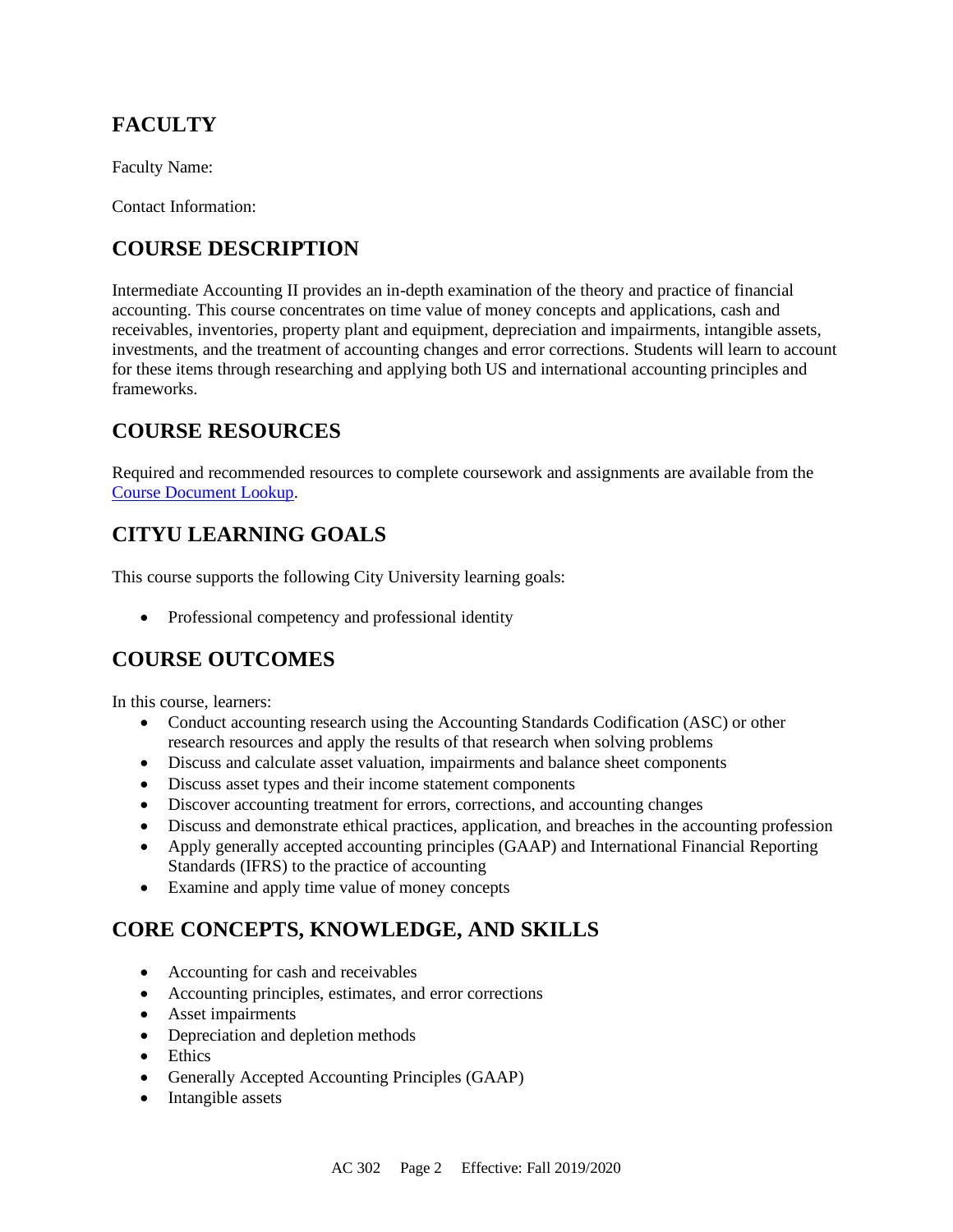- International Financial Reporting Standards (IFRS)
- Investment in equity securities
- Online FASB Accounting Standards Codification (ASC)
- Property, plant, and equipment (PP&E)
- Research and development cost, including computer software
- Sustainable business practices
- Time value of money
- Trading, available-for-sale, and held-to-maturity investments
- Valuation of inventories

### **OVERVIEW OF COURSE GRADING**

The grades earned for the course will be derived using City University of Seattle's decimal grading system, based on the following:

| <b>Overview of Required Assignments</b>     | % of Final Grade |
|---------------------------------------------|------------------|
| <b>Online Quizzes</b>                       | 30%              |
| Research Assignment                         | 15%              |
| Course Activities (Including Participation) | 15%              |
| <b>Homework Assignments</b>                 | 10%              |
| Comprehensive Case Study                    | 30%              |
| <b>TOTAL</b>                                | 100%             |

### **SPECIFICS OF COURSE ASSIGNMENTS**

The instructor will provide grading rubrics that will provide more detail as to how this assignment will be graded.

#### Online Quizzes

Study guides and instructions are included in the sessions during which the quizzes and exams are to be taken. Quizzes are due at the end of modules stated in the Course Schedule. Students should be prepared to answer multiple-choice, matching, and exercises/problems. Additional instructions will be posted by the instructor.

| <i>Components</i>    | % of Grade |
|----------------------|------------|
| Accuracy of solution | 100%       |
| <b>TOTAL</b>         | 100%       |

#### Research Assignment

This assignment will be a research case taken from textbook or a topic selected by instructor. The specifics will be assigned by instructor. Written report must contain a minimum of 6 pages and properly cite 3-4 academic sources. Respond to each question in the case and answer it fully and as completely as you can. Present all computations and explanations that support responses in a logical and orderly manner. Clearly identify which question responding to. The use of spreadsheets and tables are encouraged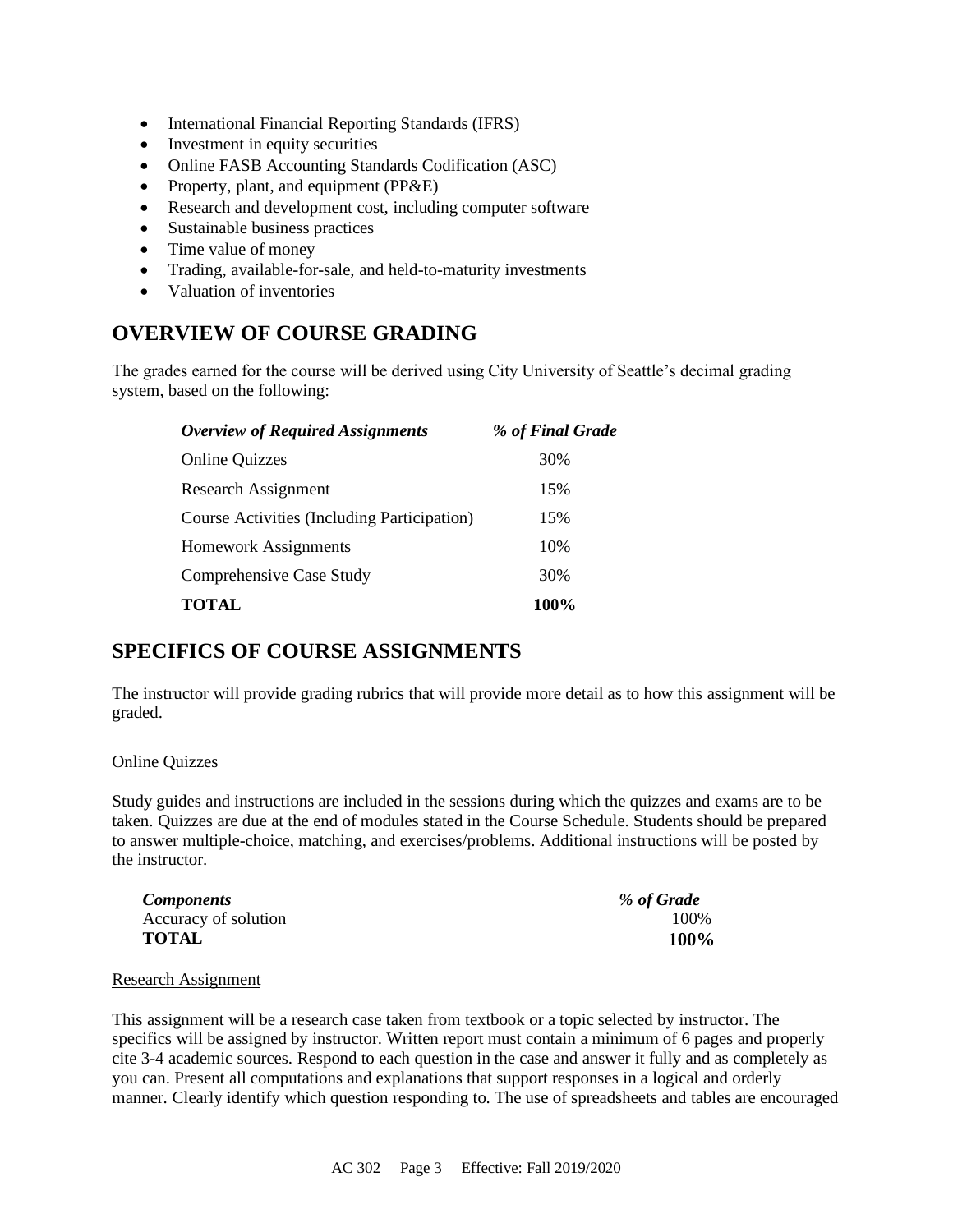where information is best represented in tabular form. Where assumptions are made, state them and defend them clearly. Instructor may give some guidance on the assumptions to be made. In addition, thoroughly discuss any ethical implications that may result from the application or lack of application of the accounting principles involved in this problem. The reader should be able to follow logic and understand how arrived at your final answer for each part of the problem. At a minimum, research resources will require use of the online Accounting Standards Codification (ASC). Please refer to "Professional Presentation of Written Work" section of this document when completing this assignment.

| <b>Components</b>                                         | % of Grade |
|-----------------------------------------------------------|------------|
| Demonstrated understanding of relevant course concepts    | 20%        |
| Clarity of explanations                                   | 20%        |
| Logically supported conclusions                           | 20%        |
| Professional presentation (including language and format) | 10%        |
| Documentation and references                              | 10%        |
| <b>Ethical Implications</b>                               | 20%        |
| <b>TOTAL</b>                                              | 100%       |

#### Course Activities (Including Participation)

The instructor will provide a set of activities that support the course outcomes and major assignments of the class. These activities are done in class or on the discussion board and could include: preparation for major assignments, discussion of relevant/current topics, knowledge checks, content exploration, peerreview, journals, other alternate online tools, and/or other activities as determined by instructor. Descriptions are provided by the instructor in the course.

| <b>Components</b> | % of Grade |
|-------------------|------------|
| Engagement        | 100%       |
| <b>TOTAL</b>      | 100%       |

#### Homework Assignments

Required homework assignments are listed in the Recommended Course Schedule under each unit. Completing all homework assignments will help ensure that students successfully master the concepts in this course. The best way to gain a thorough understanding of the underlying concepts is to apply those concepts to solve the problems. Students should focus on the underlying accounting principles, rather than on just memorizing the steps to solve a problem. All homework submissions must be original work.

| <i>Components</i>    | % of Grade  |
|----------------------|-------------|
| Accuracy of solution | 25%         |
| Completeness         | 75%         |
| TOTAL                | <b>100%</b> |

#### Comprehensive Case Study

The case study will be assigned by instructor and is meant to be comprehensive and include material from all modules of the quarter. Students will be provided with information related to a sample company. Students will complete the case study by applying concepts learned throughout the course, including noncurrent assets, current and long-term liabilities, contributed capital, retained earnings, temporary and long-term investments, and Earnings Per Share (EPS) calculations. The form of the case study will be determined by the instructor, and may include spreadsheets, written analysis, or other supporting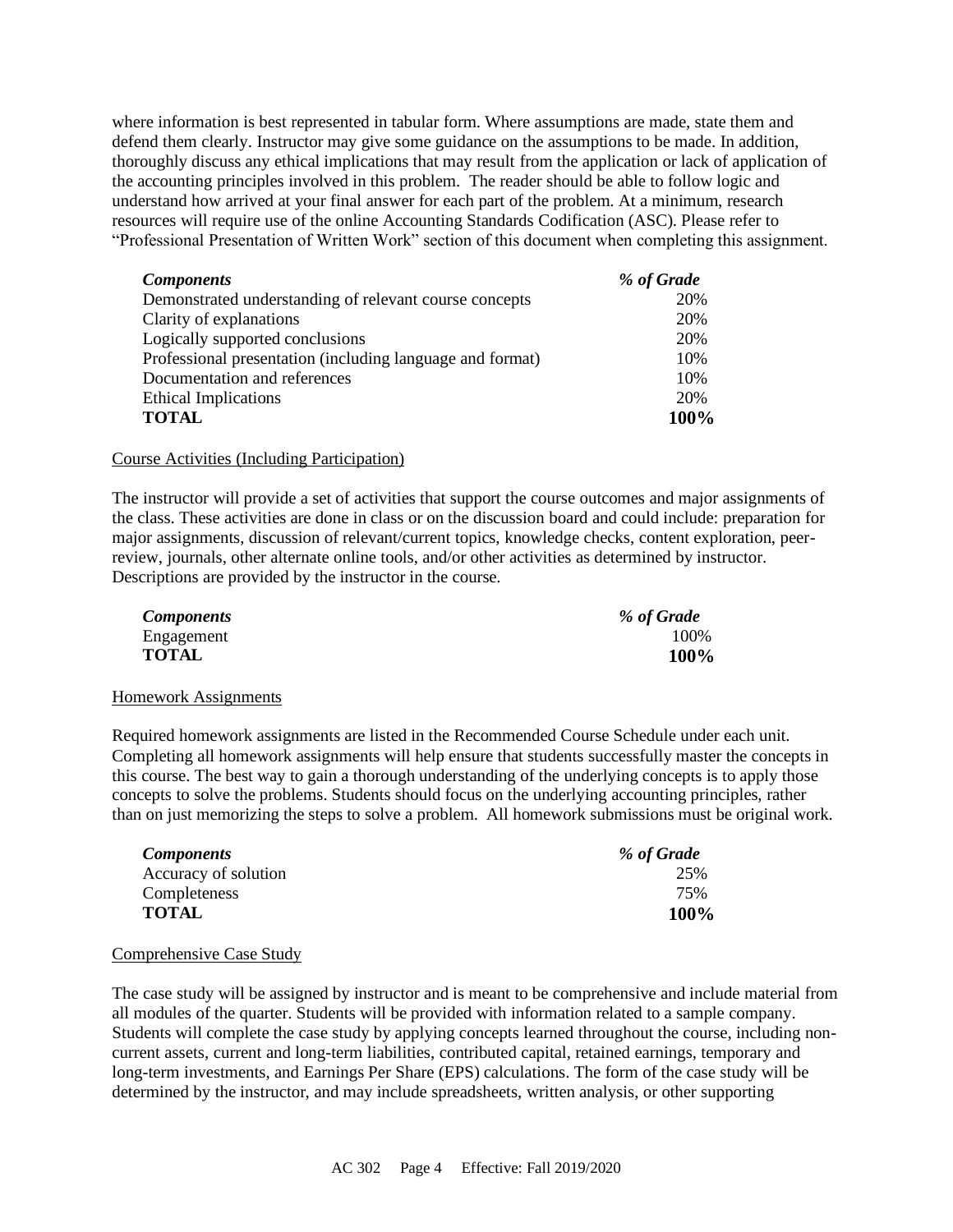documentation.

| <b>Components</b>             | % of Grade |
|-------------------------------|------------|
| Completeness of Solution      | 30%        |
| Professional presentation     | 30%        |
| Grammar, syntax, and spelling | .5%        |
| <b>Accuracy of Solution</b>   | 35%        |
| <b>TOTAL</b>                  | 100%       |

### **COURSE POLICIES**

#### **Late Assignments**

This class runs Monday to Sunday, each module (week) is due the Sunday of that week. NO LATE ASSIGNMENTS WILL BE ACCEPTED FOR CREDIT, IF IT'S LATE IT'S A ZERO, plan ahead for computer emergencies! All weekly homework is due that Sunday by 11pm, quizzes are due Sunday by midnight. You will likely fail this course if you do not complete the weekly assignments timely.

#### **Participation**

Active participation is required. See discussion board/participation information above.

#### **Professional Writing**

Assignments require error-free writing that uses standard English conventions and logical flow of organization to address topics clearly, completely, and concisely. CityU requires the use of APA style.

### **UNIVERSITY POLICIES**

You are responsible for understanding and adhering to all of City University of Seattle's academic policies. The most current versions of these policies can be found in the [University Catalog](http://www.cityu.edu/catalog/) that is linked from the CityU Web site.

#### **Title IX Statement**

City University of Seattle and its faculty are committed to supporting our students and seeking an environment that is free of bias, discrimination, and harassment. If you have encountered any form of sexual misconduct (e.g. sexual assault, sexual harassment, stalking, domestic or dating violence), we encourage you to report this to the University. If you speak with a faculty member about an incident of misconduct, that faculty member must notify CityU's Title IX coordinator and share the basic fact of your experience. The Title IX coordinator will then be available to assist you in understanding all of your options and in connecting you with all possible resources on and off campus.

To view CityU'S sexual misconduct policy and for resources, please visit the [Campus Safety and Title IX](https://goo.gl/NJVVvh)  [Page](https://goo.gl/NJVVvh) in the my.cityu.edu portal.